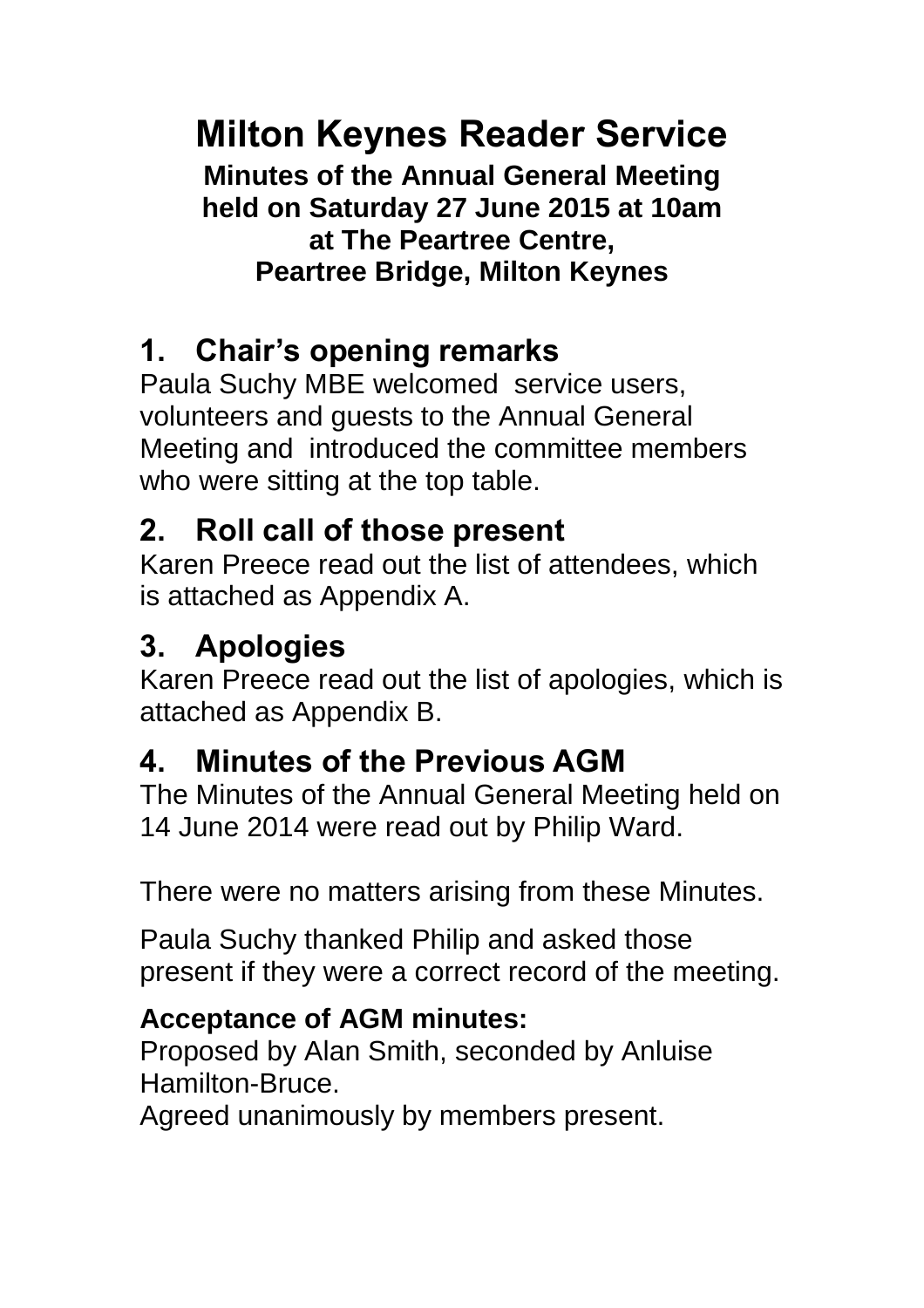## **Extraordinary General Meeting**

The Minutes of the Extraordinary General Meeting held on 14 June 2014 were read out by Philip Ward.

Matters arising from the Minutes:

Philip Ward provided an update on the Reader Service's application to become a Charitable Incorporated Organisation (CIO). The application had been submitted, however, some minor changes need to be made. Philip will resubmit the application in due course.

Paula Suchy thanked Philip and asked those present if they were a correct record of the meeting.

#### **Acceptance of EGM minutes:**

Proposed by Rose Haig, seconded by Alan Smith. Agreed unanimously by members present.

### **5. Trustees Annual Report**

Karen Preece read out the Trustees Annual Report, which outlined the services available provided by the volunteers to an increasing number of users. She thanked Jenny Shann and Philip Kent for greeting people who attended and Mark Lawrence for his work on the Identity Cards project.

Paula Suchy and Karen Preece are in consultation with Milton Keynes Commissioning regarding funding for future years.

Paula Suchy echoed Karen Preece thanks and she thanked Karen Preece for all her hard work.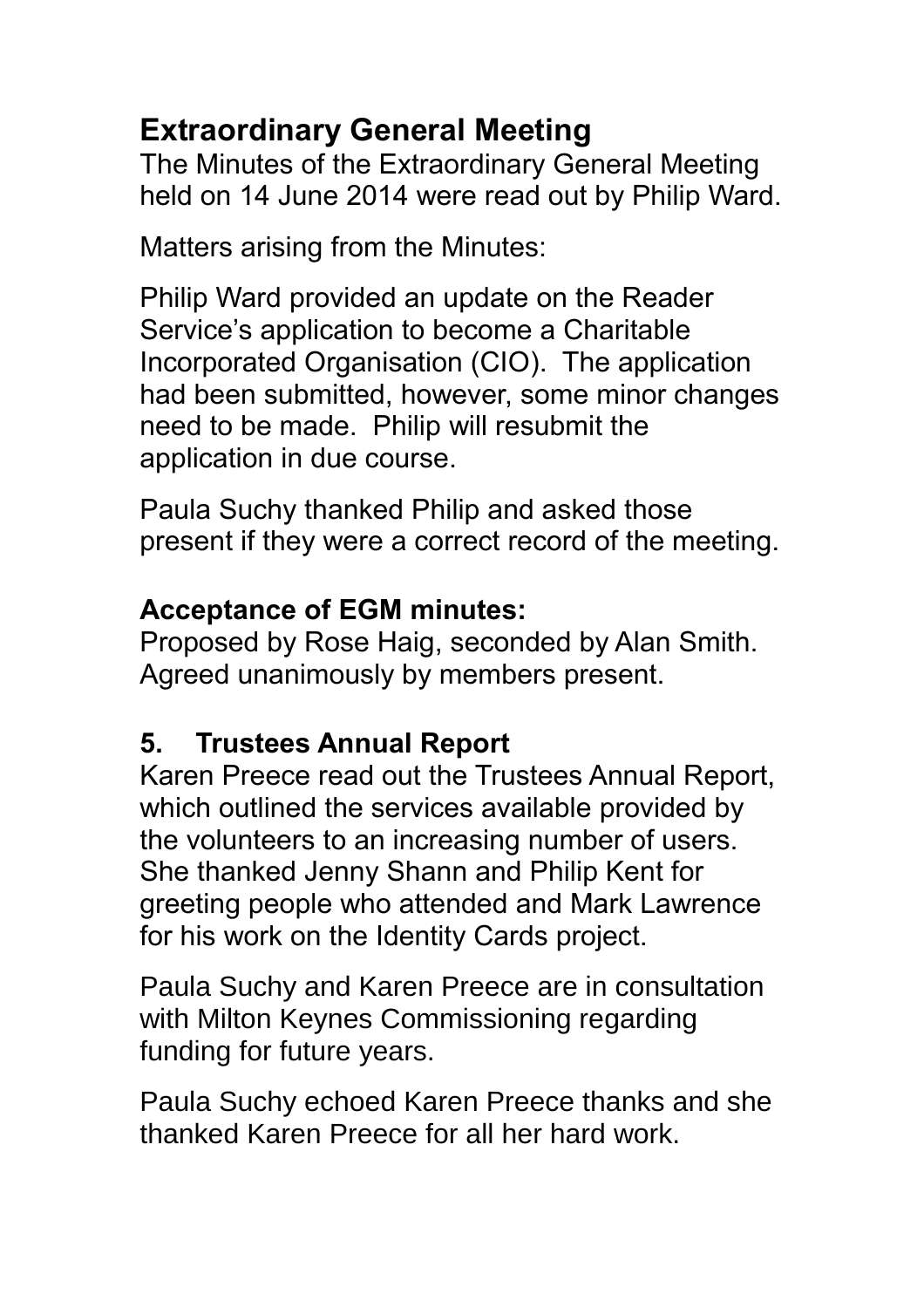### **Acceptance of Annual Report:**

Proposed by James Clifton, seconded by Michael Baldry.

Agreed unanimously by members present.

### **6. Presentation of Trustees Annual Accounts**

Paula Suchy said that our Treasurer, Stephen Harrison, was unable to attend due to a family bereavement and that our sympathies have been passed on to him.

Philip Ward presented the Trustees Annual Accounts for the year ended 31 March 2015 and said the accounts are in good financial shape. He reminded everyone about the localgiving.com website whereby MK Community Foundation will at certain times double the donations.

Alison Statham asked "Paragraph 2.2, what is work done?" Paula Suchy said this is transcription work done for example, Northampton Theatre, which is charged at a commercial rate.

Derek Child asked "Can we have an update on the newly formed fundraising group?" Karen Preece said we have applied for funding and will approach large companies in Milton Keynes and grant giving organisations. However, monies are not usually given to cover running costs.

#### **Acceptance and adoption of Trustees Annual Accounts:**

Proposed by Alison Statham, seconded by James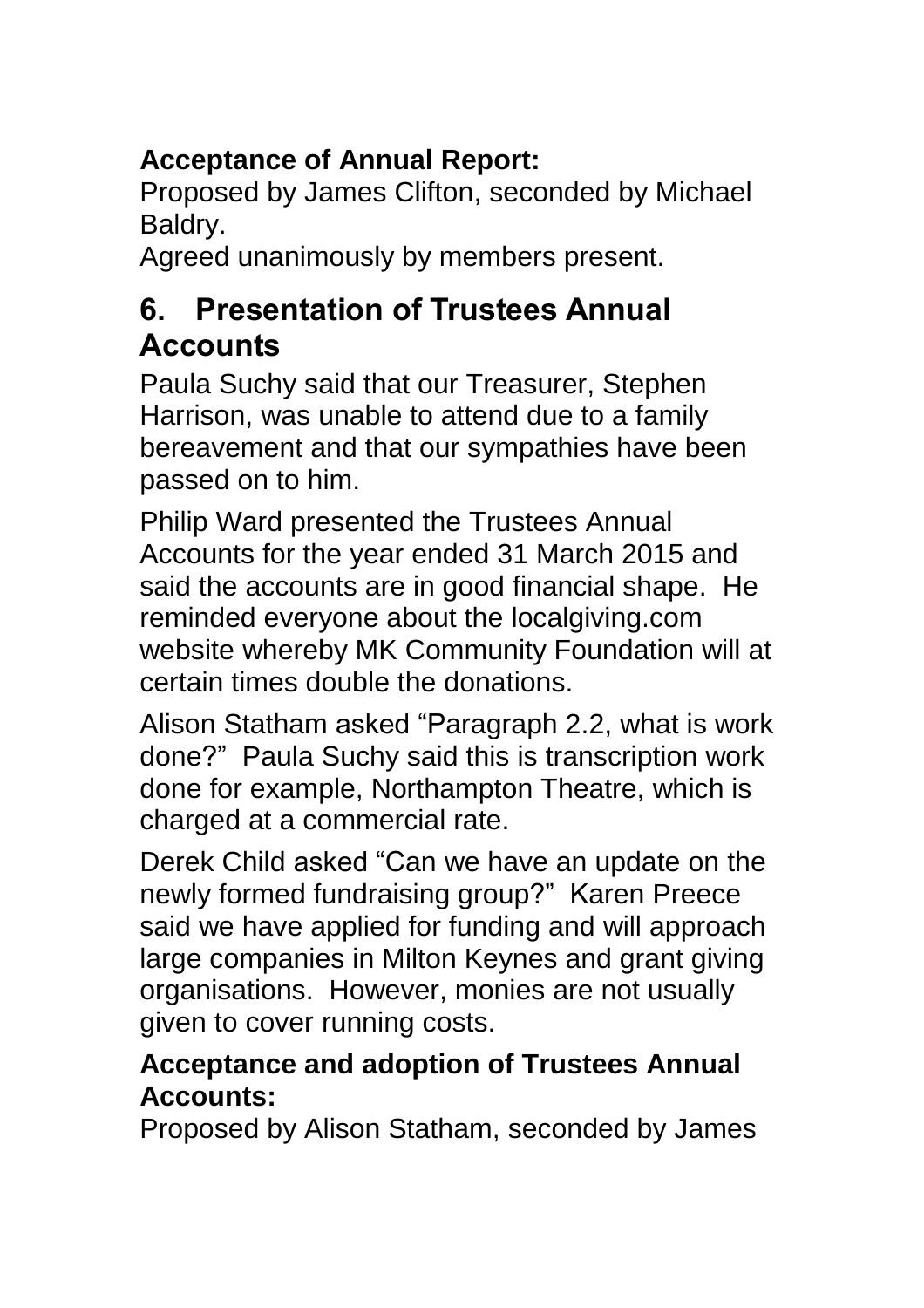Clifton.

Agreed unanimously by members present.

The Reader Service is grateful to Hill and Burgess Accountants in Leighton Buzzard who checked the accounts and have once again kindly provided their services free of charge.

## **7. Proposed amendment to the constitution**

Resolution:

That the constitution of the Milton Keynes Reader Service be amended by deleting paragraph 8(e).

This paragraph reads:

8(e) The Management Committee shall authorise in writing the Treasurer and two other members of the Management Committee to sign cheques on behalf of the group. All cheques must be signed by not less than two of the three authorised signatories.

Rationale:

Paragraph 8(e) sets out the process of making cheque payments from the Reader Service's bank account, requiring two out of the three authorised signatories to sign.

The constitution pre-dates the introduction of online banking and thus makes no reference to authorisation of on-line payments and other forms of payment (such as setting up direct debits). The constitution we will adopt when we convert to a Charitable Incorporated Organisation (CIO) is consistent with the way we now manage our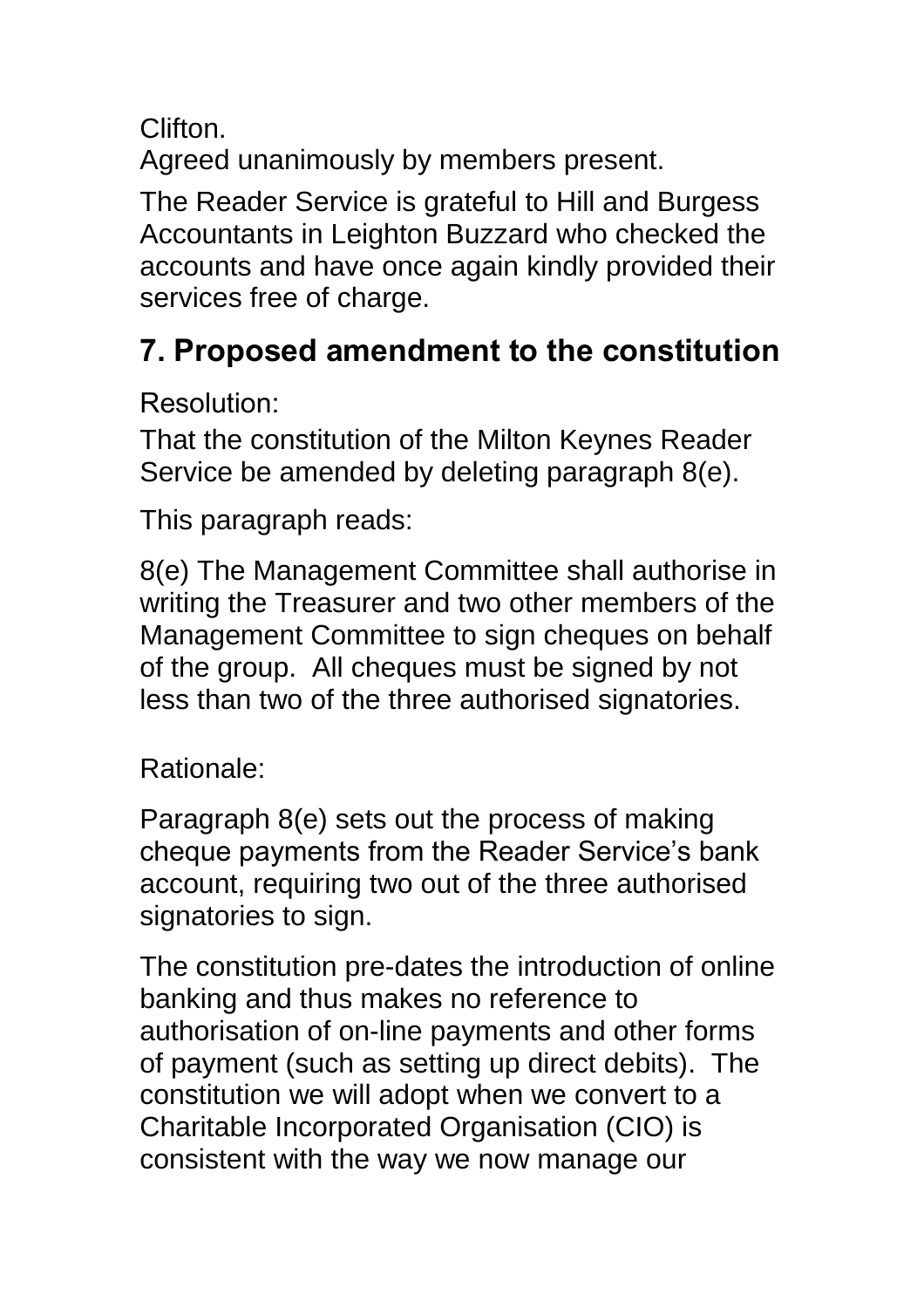payments and, given the impending change to CIO status, we did not consider it necessary to amend the existing constitution to reflect the way we now operate our bank account. However the delay in securing the Charity Commission's agreement to convert to a CIO, the Management Committee has now decided to recommend to the AGM that the current constitution is amended to ensure that it is consistent with our current ways of working. ie it allows us to pay online.

Mary Kendall asked if we have one signatory on cheques. Paula Suchy explained that Stephen sends her an email with details of payments to be made. Paula then agrees with Stephen's email and this provides an audit trail.

Derek Child said this is a sensible modern move.

#### **Acceptance of Proposed amendment to the constitution**

Proposed by Jeff Bashton, seconded by Michael Baldry.

All agreed, no objections/abstentions.

### **8. Election of Chairperson and Committee**

#### *Election of Chairperson*

Paula Suchy stood down and handed over to Rose Haigh for the election of the Chair.

Rose Haigh nominated Paula Suchy. There were no other nominations.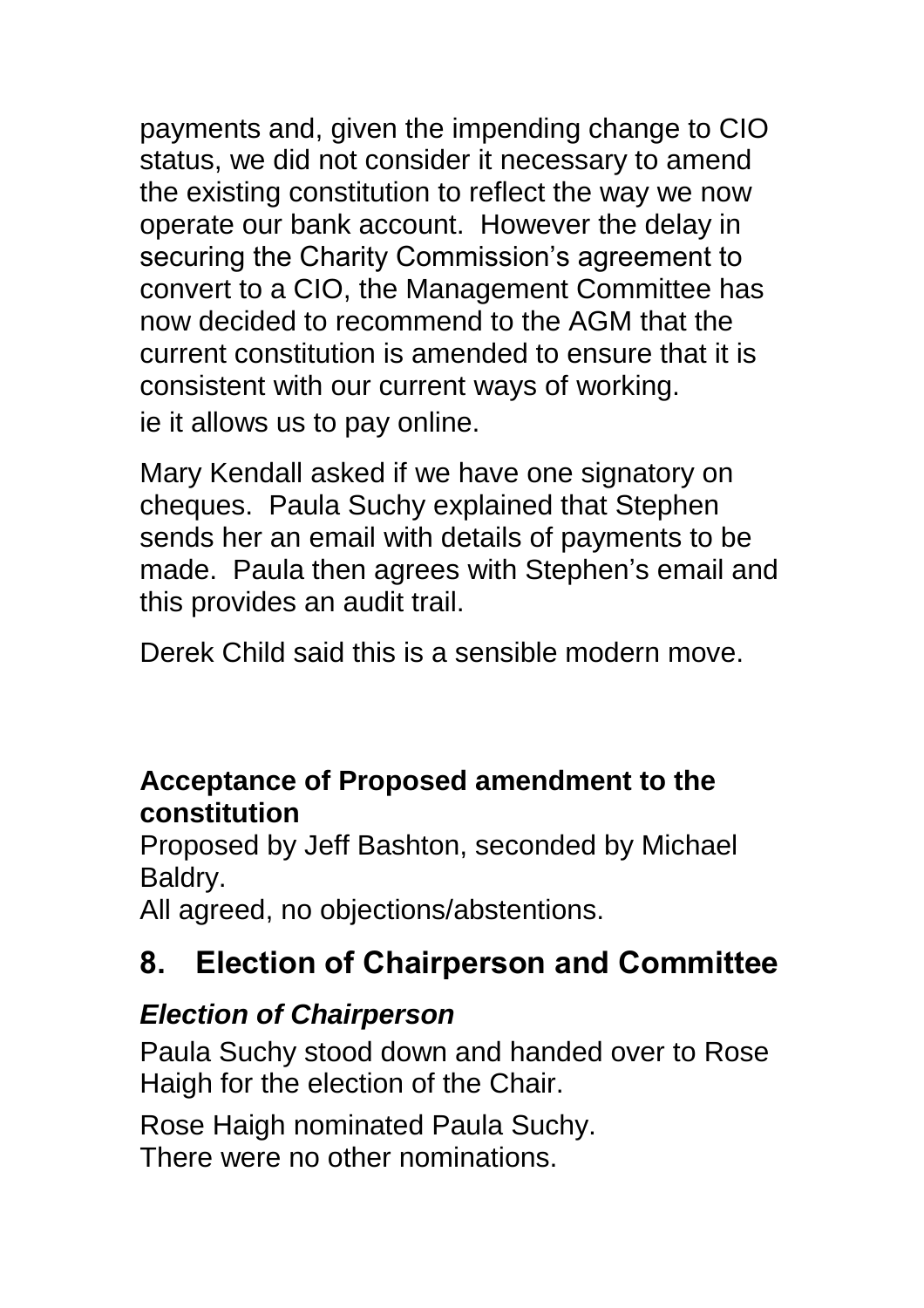### **Formal election of Paula Suchy as Chairperson:**

Proposed by James Clifton, seconded by Peter Taverner.

Agreed unanimously by members present.

Paula Suchy then took over as Chair of the meeting.

#### *Election of Committee*

Rose Haigh read out the nominees statements. Paula Suchy asked if there were any other nominations.

#### **Service Users:**

There were four candidates for the four Service User places on the committee:

- Paula Varey
- Michael Baldry
- Jeff Bashton
- Caroline Pearson.

Formally nominated as a group by Judy Smith, seconded by James Clifton.

Election of the four nominated Service Users was agreed unanimously by members present.

#### **Volunteers:**

There were four candidates for four places on the committee:

- Philip Ward
- Lynn Bovis
- Rose Haigh
- Stephen Harrison.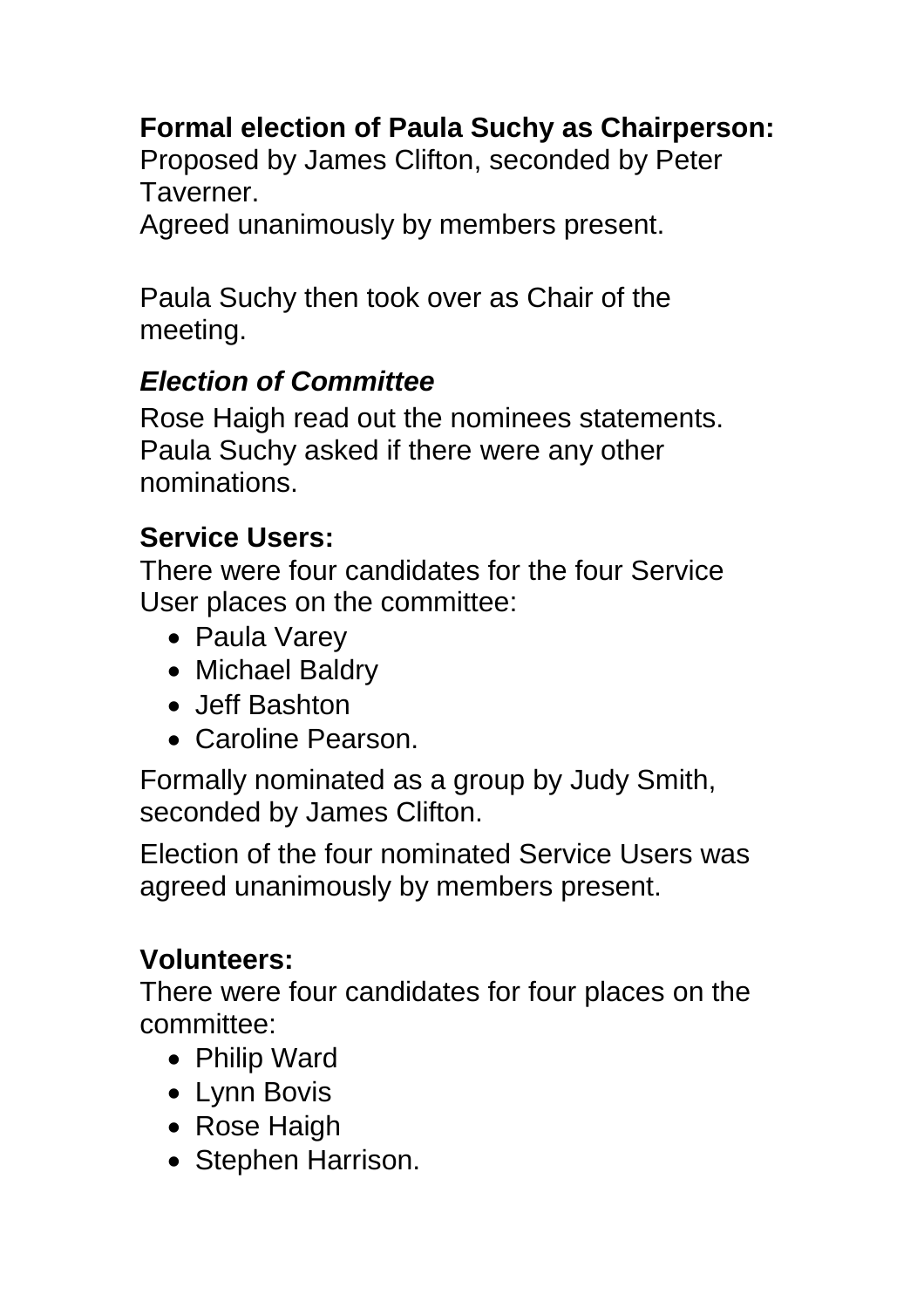Formally nominated as a group by Paula Suchy, seconded by Paula Varey.

Election of the four nominated Service Volunteers was agreed unanimously by members present.

James Clifton would be co-opted at the first Management Committee after the AGM.

Paula Suchy announced that Lynn Bovis had been given special dispensation to leave after the business was concluded, to attend her birthday party. She presented Lynn with a beautiful bouquet of roses. Those present were invited to sing Happy Birthday to Lynn.

### **9. Questions and Suggestions**

Maggie Weston from the Macular Society outlined the services they provide. She said they meet on the second Tuesday in the month and are trying to arrange more social events and lunches. Macular week in conjunction with Vision Express is from 6 to 12 July and they will be in the store on Tuesday 7 July all day.

Derek Child asked if the Development Group could put on their to do list working more closely with other groups, ie Bucks Vision. He felt that closer networking could build stronger relationships with Bucks Vision. Philip Ward said he entirely agrees with the suggestion. Michael Baldry is on Bucks Vision committee and he also sits on the Reader Service's Management Committee and the Development Committee. Karen Preece said that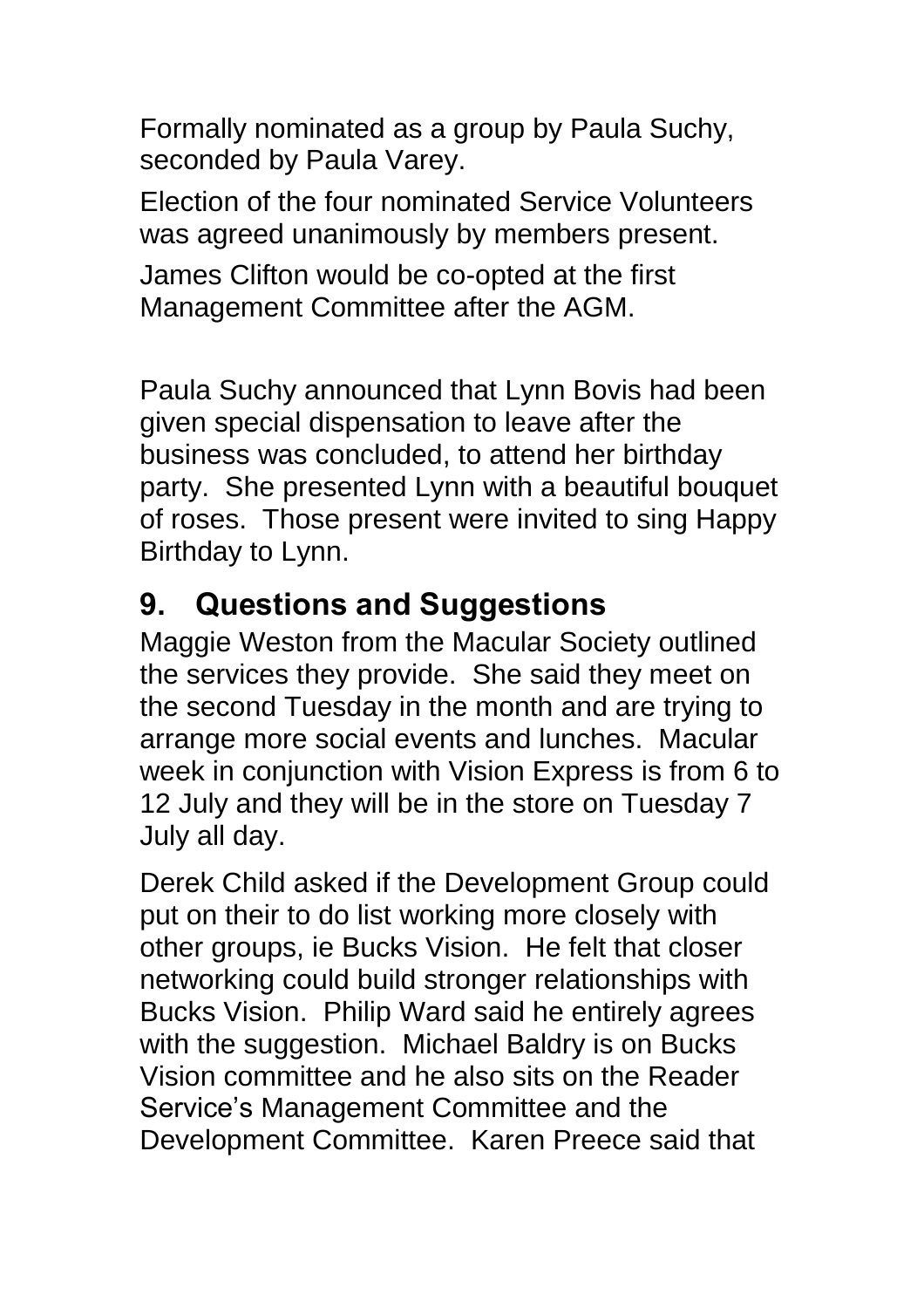she often speaks to Vanessa Jones from BucksVision.

## **11. Chairman's closing remarks**

Paula Suchy thanked everyone for coming. She said Veronica and Marilyn will be coming round with raffle tickets and Rose will be selling brooches for £2 each.

**The meeting closed at 11.19am.**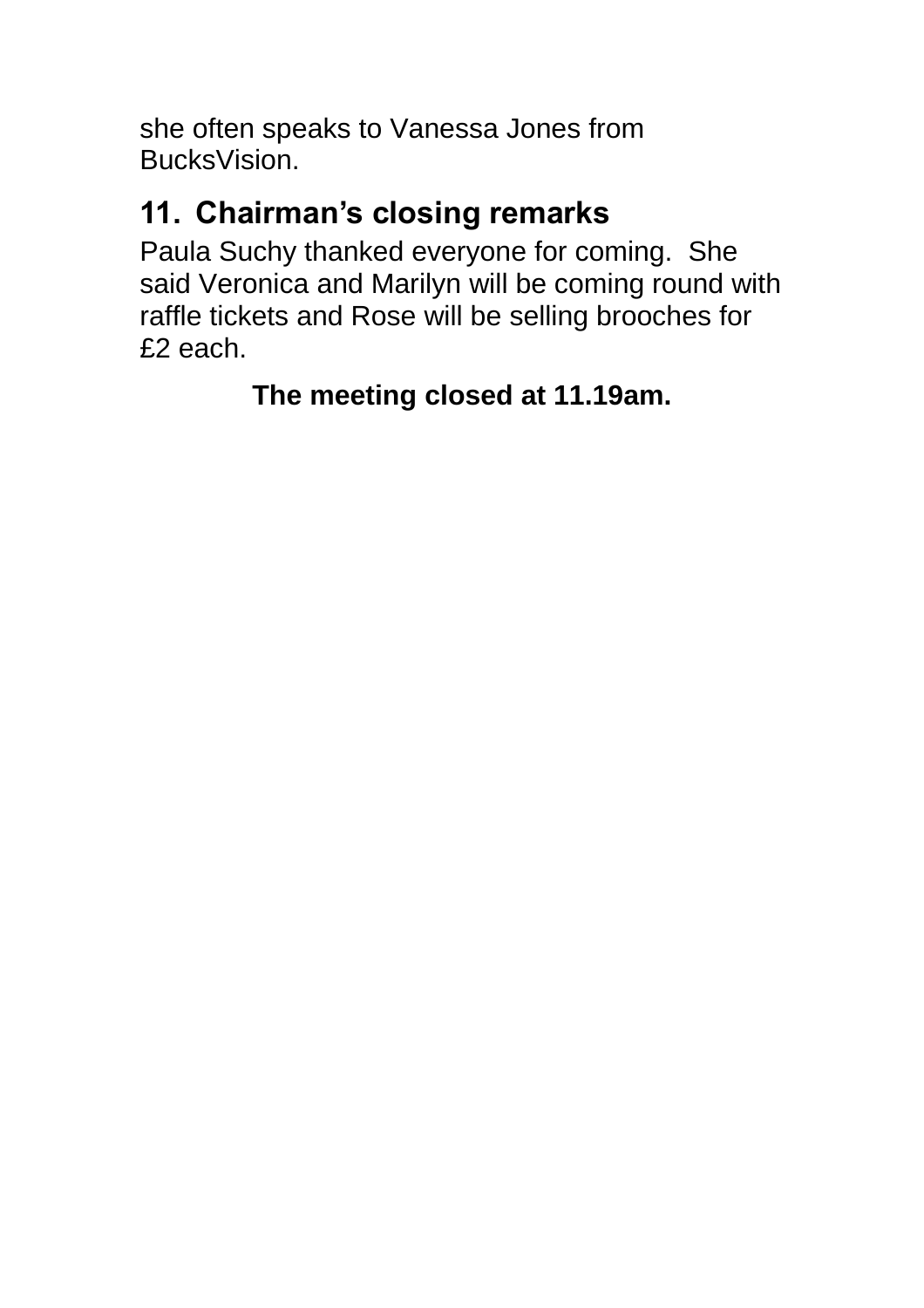### **Appendix A**

#### **Volunteers who attended AGM 2015**

Trevor Adams Linda Krelle Christine Amos Martyn Lycett Karen Armstrong Karen Murphy Richard Baker Moira Onley Marilyn Barby John Pawsey Anne Bingham Martin Pollard Lynn Bovis Tony Preedy Terry Calvert **Hilary Robertson** James Clifton Margarette Rondo Alan Cooper Jenny Shann Jackie Cuthbert Geraldine Smart Rabinder Dawett **Alison Statham** Sally Easton **Angela Turner** Jan Fernandei Philip Ward Maria Ghansah Rose Haigh Anluise Hamilton Bruce Catherine Handford Christine Husband Vanessa Jones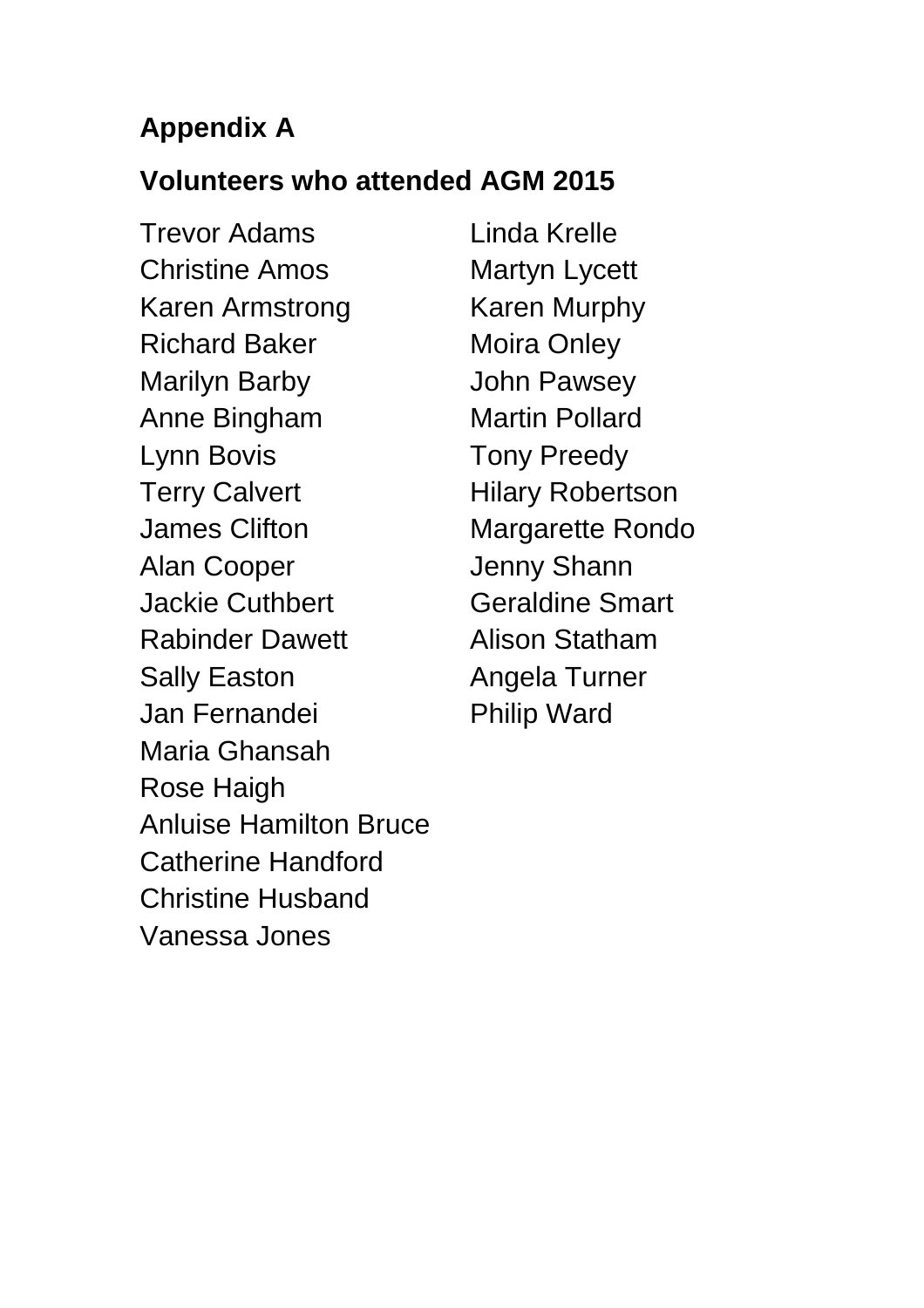#### **Service Users who attended AGM 2015**

Syliva Austin **Ellen Moore** Margaret Balchin Steve Neale Iris Baptist **Kate Pedley** Jeff Bashton Trevor Plumb Jane Burdon Diana Ratten Derek Child Liz Roe Willian Coffie **Alan Smith** Veronica Dry **George Smith** Judy Smith Paula Suchy Peter Taverner Paula Varey Pat Wright **Ethel Robson** 

#### **Guests**

Janet Clarke Sue Chambers Nicki Griffiths Mary Kendall Mrs Plumb Jackie Neil John Neil Mike Pearson Dave Robson Maggie Weston Pat Tavener

Michael Baldry **Caroline Pearson** Ksenia Blake Mohammed Ramzan